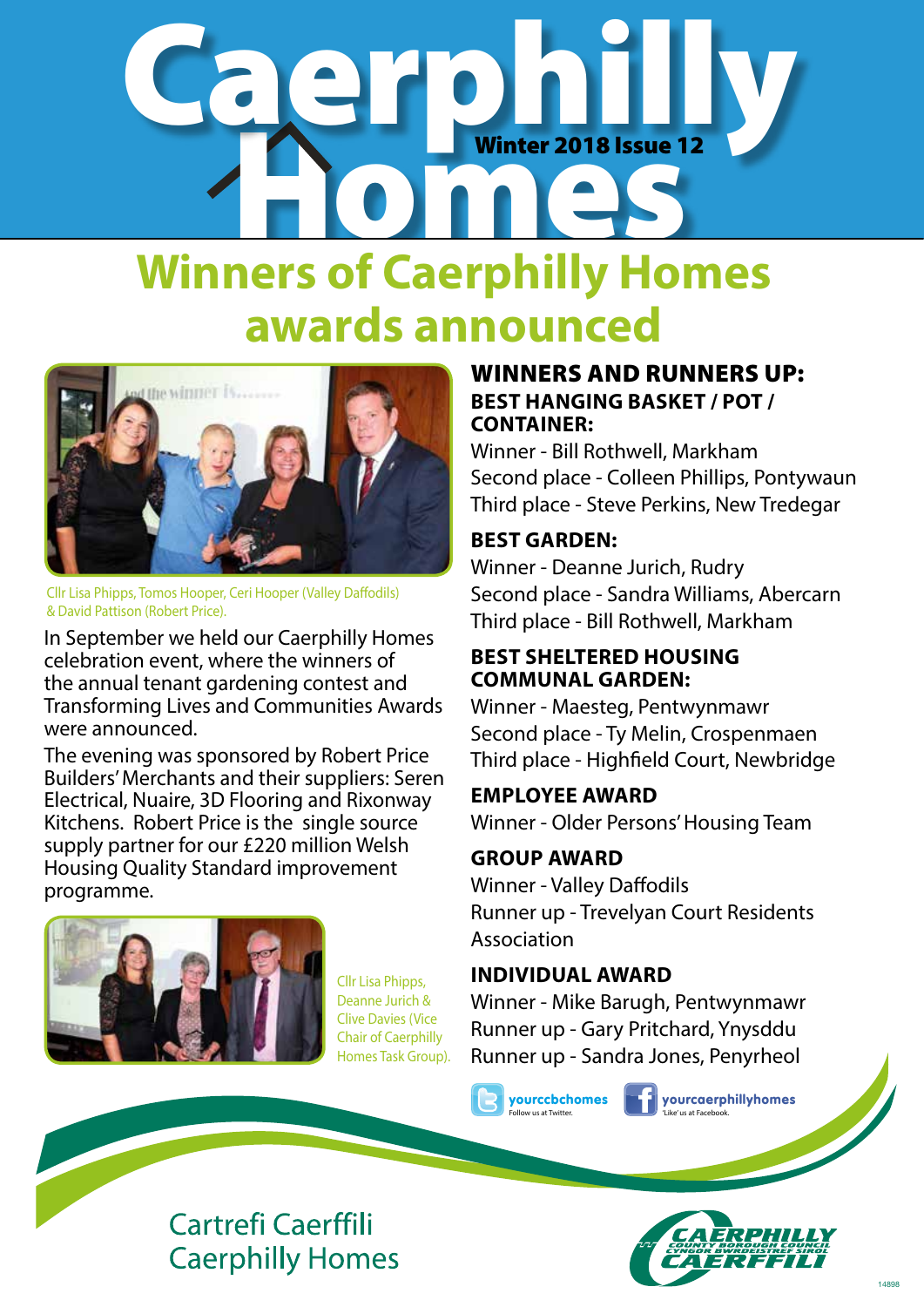

## **The Right to Buy is ending**

The Right to Buy and Right to Acquire will end for all council and housing association tenants in Wales on 26th January 2019. The Abolition of the Right to Buy and Associated Rights (Wales) Bill received Royal Ascent and became an Act of the Welsh Assembly on 24th January 2018.

The Right to Buy, Right to Acquire and Preserved Right to Buy ended for "new homes" only on 24th March 2018. A "new home" is one which has not been let as social housing for the six months before 24th March 2018, for example a new build property or a home that has recently been acquired by the landlord. No Caerphilly County Borough Council properties fall under this definition. Qualifying secure tenants are entitled to buy their home if they have been a public sector

tenant for five years. This period may also include time spent in certain accommodation provided by the armed forces.

We are advising tenants that, if they are eligible to purchase their homes, they will need to submit their application by 25th January 2019. Any applications made after this date will not be accepted.

More information about the Right to Buy and a Welsh Government document explaining the 'Abolition of the Right to Buy Act and Associated Rights (Wales) Act 2018' legislation can be found on the council's website at www.caerphilly.gov.uk/Housing. Tenants can also find out if they're eligible for the Right to Buy their home by calling the council on 01443 864221, or email tenantinvolvement@ caerphilly.gov.uk.

### **Welsh Housing Quality Standard (WHQS) - fact or fiction**

### **There isn't enough money left to complete the programme**

**FICTION** - we are working to a business plan which includes costs for WHQS to be delivered to all council owned homes in the Caerphilly county borough by 2020.

### **Not every home will receive all improvements**

**FACT** - each home will be assessed to determine what works are needed to bring it up to the WHQS, with some homes needing more than others. However, all

properties will receive an element of work as part of the programme.

#### **Tenants whose homes are at the end of the programme will not receive the same improvements as those at the start**

**FICTION** - the WHQS contains a number of elements that must be completed in order for each home to reach compliance. This means that each home will receive all of the works required for it to reach WHQS regardless of where it is on the programme.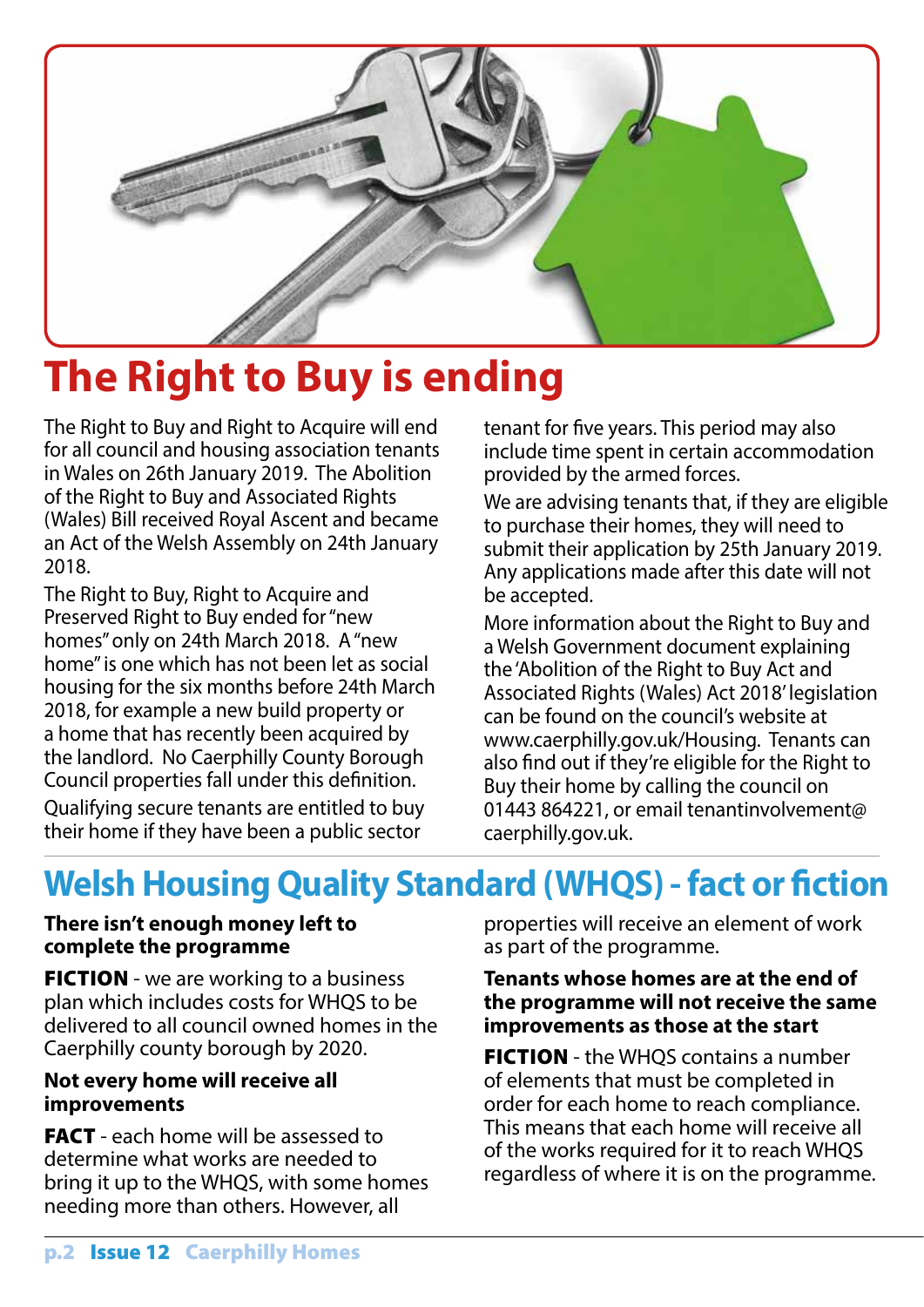# **How to contact your local housing office**

### **UPPER RHYMNEY VALLEY AREA HOUSING OFFICE**

Gilfach House, William Street, Gilfach, Bargoed, CF81 8ND

**Tel: 01443 873535** 

Email: urvaho@caerphilly.gov.uk

**AREAS COVERED:** Fochriw, Rhymney South, Deri, Bargoed, Cascade, Gelligaer, Maes Mabon, Nelson, Penpedairheol, Penybryn, Gilfach Estate, Lower Gilfach, Cefn Hengoed, Hengoed, Rhymney North, Bute Town, Pontlottyn, Aberbargoed, New Tredegar, Phillipstown, Brithdir, Abertysswg, Tirphil, Maesycwmmer, Tiryberth, Ystrad Mynach, Penyrheol, Thomasville, Ty Isaf, Ty Nant, Pwllypant and Llanbradach.

### **EASTERN VALLEYS AREA HOUSING OFFICE**

Unit 5, The Market Place, Blackwood, NP12 1AU

**Tel: 01495 235974** 

Email: eastvalleyaho@caerphilly.gov.uk

**AREAS COVERED:** Argoed, Britannia, Fleur-de-lys, Markham – Hollybush, Pengam, Upper Trelyn, Cefn Fforest, Fairview, Twyn Gardens, Penllwyn Lower, Penllwyn Upper, Springfield, Blackwood, Ty-Sign Lower, Ty-Sign Upper, Risca, Pontymister, Croespenmaen, Oakdale, Gelligroes, Morrisville, Pontywaun, Treowen, Trinant, Wattsville, Ynysddu - Cwmfelinfach, Pentwynmawr, Abercarn, Crosskeys, Cwmcarn, Highmeadow, Llanfach, Newbridge, Pantside Lower, Pantside Upper, Persondy and Westend.

### **LANSBURY PARK NEIGHBOURHOOD HOUSING OFFICE**

45 Attlee Court, Lansbury Park, Caerphilly, CF83 1QU **Tel: 02920 860917** 

Email: lansburyparknho@caerphilly.gov.uk

**AREAS COVERED:** Abertridwr, Bryncenydd, Caerbragdy, Churchill Park, Claude Road, Trecastell, Nantddu, Senghenydd, Waunfach, Lansbury Park and Porset Park.

### **GRAIG-Y-RHACCA NEIGHBOURHOOD HOUSING OFFICE**

Grays Garden, Graig-y-Rhacca, Machen, CF83 8TW **Tel: 02920 853050** Email: graigyrhaccanho@caerphilly.gov.uk

**AREAS COVERED:** Bedwas, Machen, Rudry, Trecenydd, Trethomas and Graig Y Rhacca.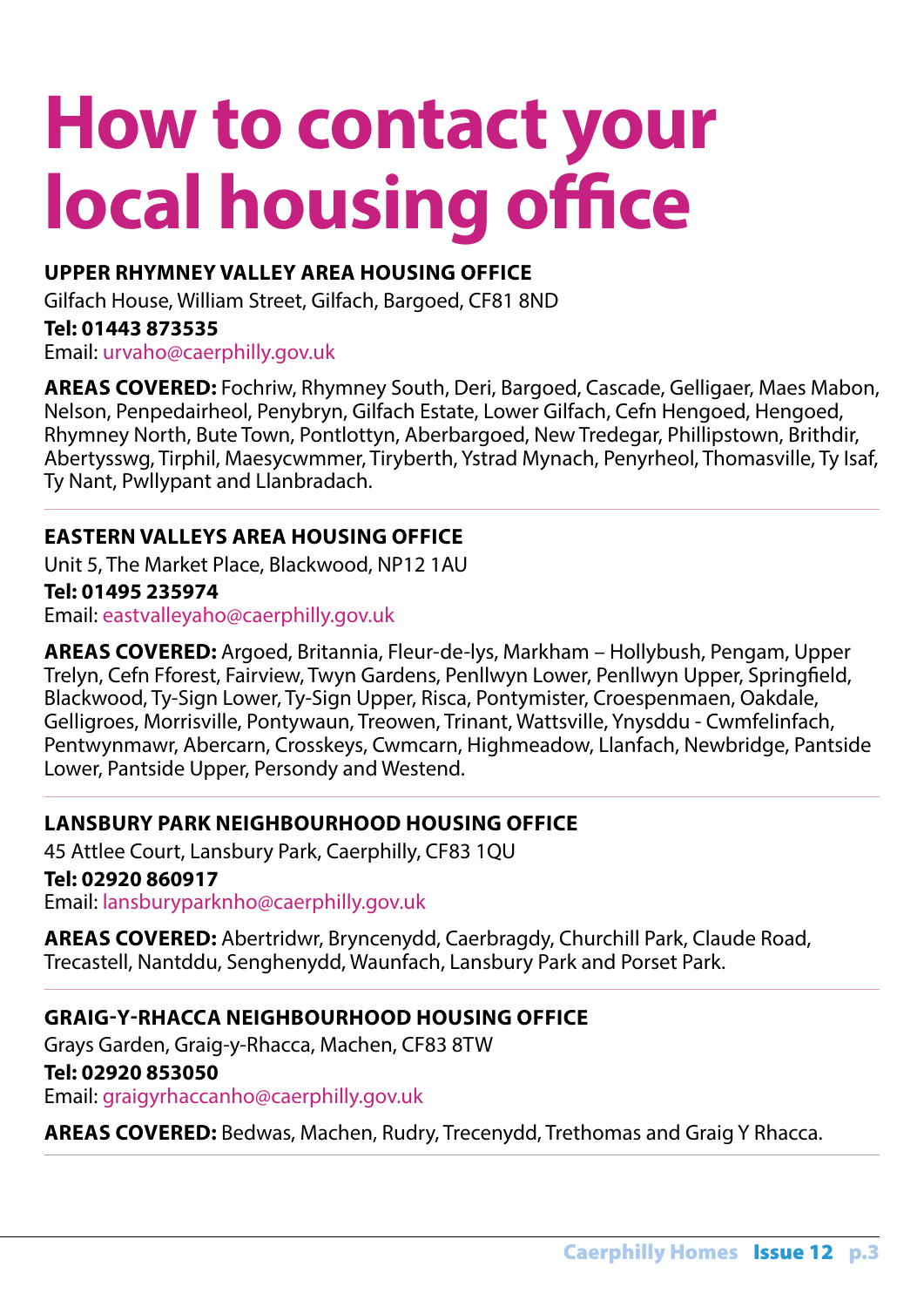# **Get ready for winter frozen condensate pipes**

A condensate pipe carries condensation from your boiler to your outside drain. During prolonged spells of extremely cold weather condensation in the pipe may freeze, resulting in a blockage and causing the boiler to break down.

Below is some guidance on what to do if this happens. This is only a guide - please do not attempt if conditions are bad or you don't feel competent to do so. Instead, call our Housing Repair Operations team on 01443 864886 or 01443 875500 outside office hours.

### How to defrost the pipe?

### **1. Confirm the condensate pipe is frozen**

If your boiler has broken down due to freezing of the condensate pipe, a fault code will usually be shown on your boiler's digital display or by some other alarm. On some occasions the boiler will make a gurgling noise.

### **2. Locate the blockage**

It is likely that the pipe is frozen at its most exposed point or where there is some obstruction to the flow; this could be the open end of the pipe, or at a bend or elbow. Running your hands over the pipe until you find a section that feels colder than the rest should help you identify the blockage quickly.

### **3. Thaw the pipe**

The pipe can be thawed by applying a hot water bottle, microwaveable heating pack, or cloths soaked in warm water to the exterior of the pipe close to the point of the blockage. Warm water can also be poured onto it from a watering can or other container - do not use boiling water.

Do not attempt to thaw a condensate pipe which cannot be easily reached from ground level. Also be aware that any water used can freeze quickly on pathways, causing a slip hazard.

### **4. Restart your boiler**

Once the frozen section has been melted and cleared, check your boiler manual for instructions on how to reset the boiler correctly. Your boiler should now restart. If you boiler doesn't restart you will need to call our Housing Repairs Operation team.

#### **How to prevent the condensate pipe from freezing**

If your condensate pipe isn't already insulated, wrap it in some old towels immediately to prevent it freezing again. During extreme weather conditions, even proper insulation may not be enough to prevent the condensate pipe from freezing. It may help to temporarily run your boiler with the boiler thermostat set as high as possible for as long as the cold spell lasts. If you continue to experience problems, it's best to call our Housing Repair Operations team for help.



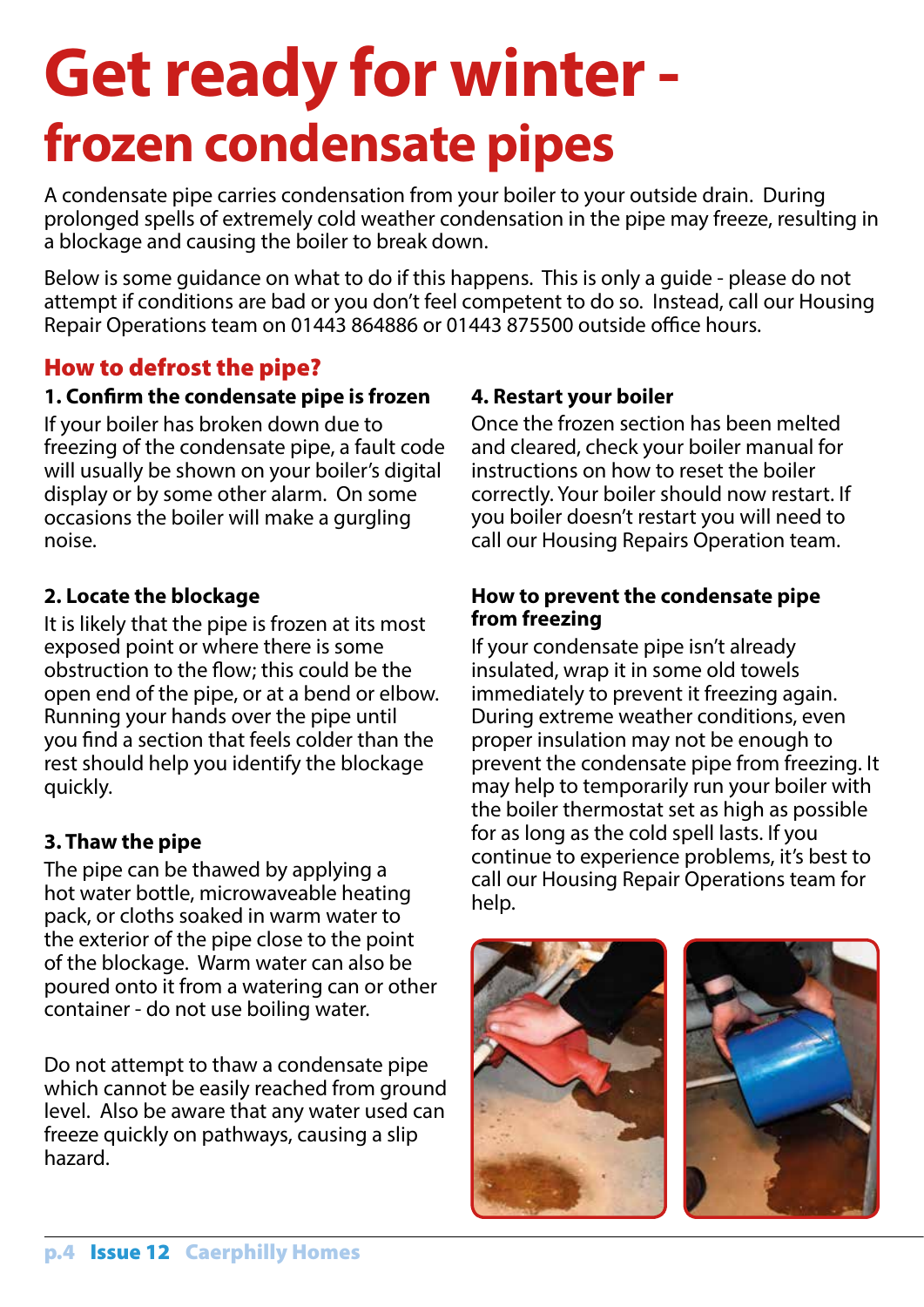### **Transforming homes, lives and communities**

As well as transforming tenants' homes, our Welsh Housing Quality Standard (WHQS) programme is also transforming lives and communities.

We have invested over £150 million since the start of the programme. This investment has resulted in the creation of 43 permanent jobs, 58 apprenticeships and 44 work placement opportunities, as well as supporting and providing expansion opportunities to local businesses.

Communities are also being transformed thanks to our £10.6 million WHQS environmental improvement programme which aims to ensure that homes are located in attractive and safe environments. Works delivered as part of this programme could include anything from repairs to communal pathways and walls to new play equipment or measures to address anti-social behaviour. Physical improvements to homes delivered through the programme, including external and internal refurbishments, have helped improve the safety, health and wellbeing of tenants. A number of homes have also benefitted from energy efficiency

improvements; helping to address fuel poverty and improving the environment through reduced carbon emissions.

The WHQS also includes a requirement that homes should meet the specific needs of individual households. In order to fulfil this requirement, we've delivered a range of adaptations to tenants' homes to help promote independent living. Since the start of the programme approximately 6,500 adaptations have been provided.

The home of Jennifer and David Holmes in Bedwas, Caerphilly was one property that recently benefitted from adaptations as part of the programme. Improvements were designed around the couple's specific needs, including a new kitchen and wet room which meet RNIB Visibly Better Standards.

Mrs Holmes said, "I'm sight impaired and the team helped advise my husband David which colours would be best to suit my needs in the kitchen and bathroom. Both were designed to help suit my condition and we are really happy with the result. We sent a letter to say thank you to the workmen for all their hard work."

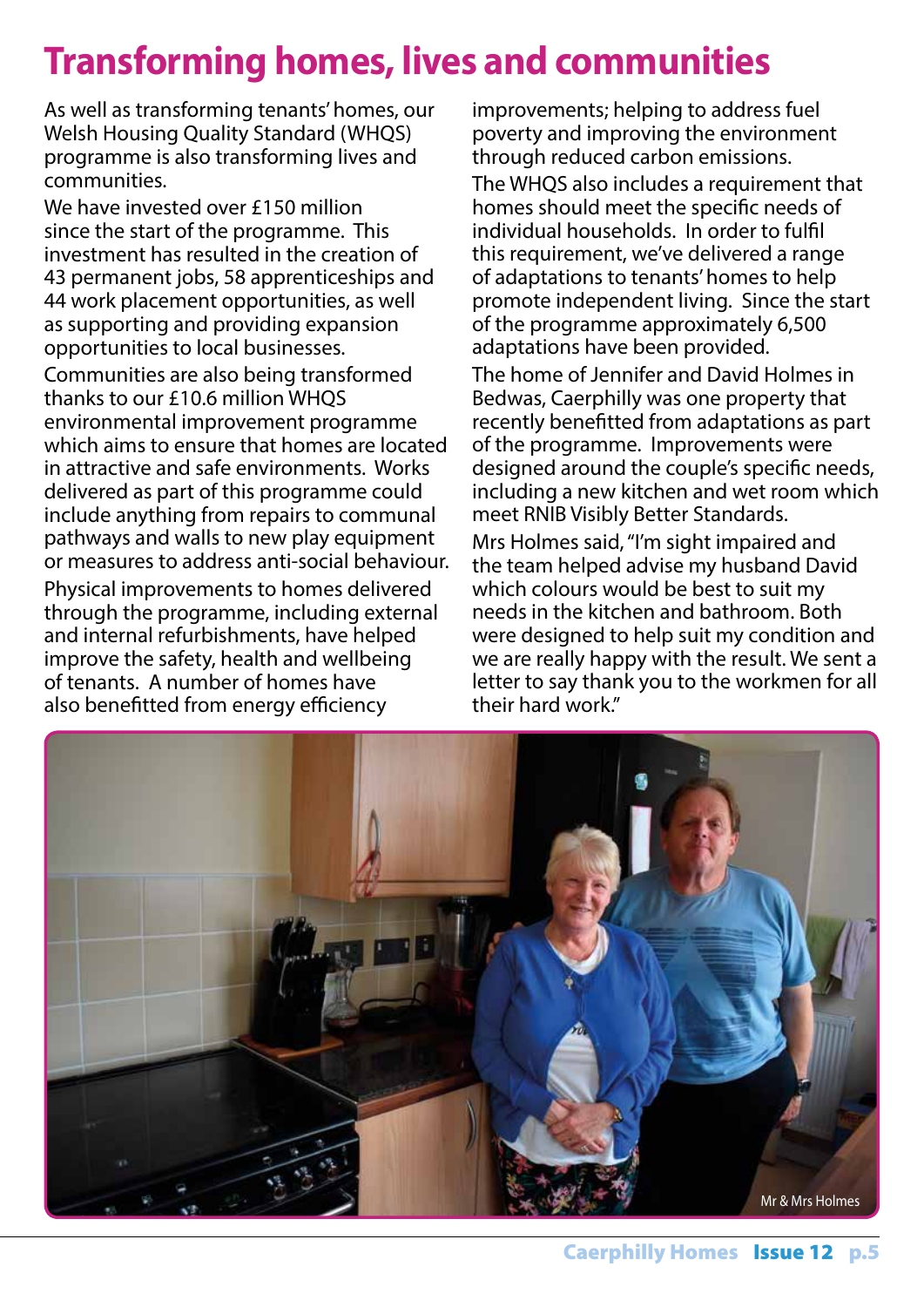

## **What is Universal Credit?**

If you're out of work or on a low income and need help with your living costs you can apply for Universal Credit.

Universal Credit was introduced in the Caerphilly county borough on 5th September. It replaces Housing Benefit, Income Support, Jobseekers Allowance (income based), Employment and Support Allowance (income based), Child Tax Credit and Working Tax Credit.

### **What's changed?**

The main changes for most people are:

- It's a single benefit payment
- It's paid monthly into a bank account
- You claim it online
- You have your own online account
- Money is paid directly to you and not your landlord in most cases

### **How to apply**

Universal Credit is claimed and managed online. You can apply here:

www.understanding universalcredit.gov.uk You will also need a bank account to be able to claim Universal Credit.

If you don't have access to the internet or are not confident using computers then you can visit your local library.

If you have any issues that make using the telephone or applying online difficult your Jobcentre Work Coach can offer you support.

### **Paying your rent**

Under Universal Credit housing costs will be paid directly to you and not your landlord, i.e. us. This means that you will have to pay your rent from the Universal Credit payment you receive each month.

To make paying your rent easier, you could set up a direct debit. As well as saving you time and effort, if you set up a direct debit you'll receive a one-off payment of £20, which will be credited to your rent account.

You can set up a direct debit by downloading a form from our website. Search for 'Pay your rent' at www.caerphilly.gov.uk or call our Rents Team on 01443 811450 rents@caerphilly.gov.uk.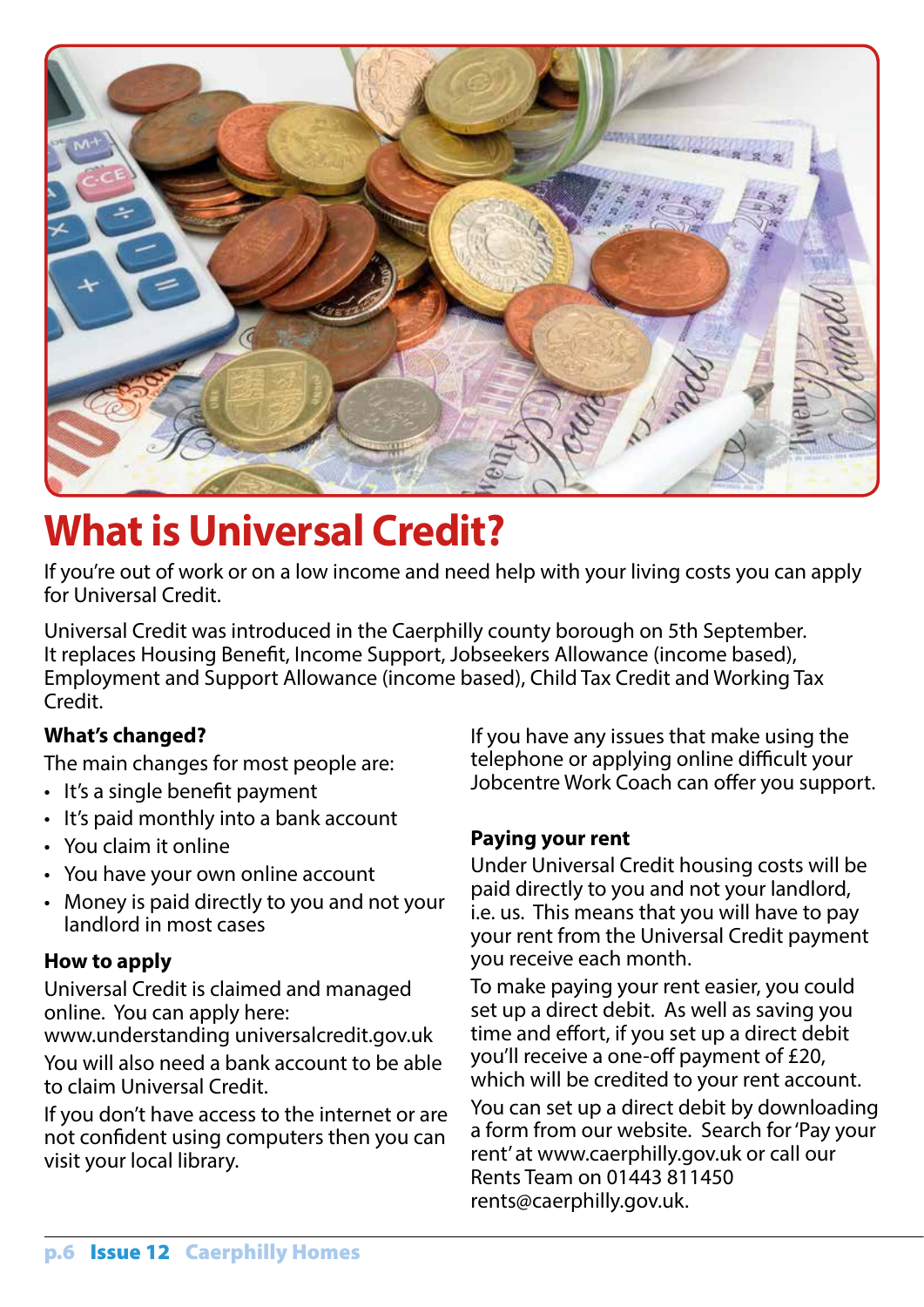### **Council obtains Closure Order to address anti-social behaviour**

In September we successfully obtained a Closure Order on one of our properties.

The Order is a first of its kind for the council in addressing concerns relating to visitors.

The application for a Closure Order was made in response to issues being experienced by the local community as a result of visitors to the property, including criminal and anti-social behaviour.

The Closure Notice was served on the property on 12th September 2018 and the Court Hearing for the Closure Order took place at Newport Magistrates Court on 13th September 2018. Evidence for the Order was provided by council officers and the Police.

The Closure Order allows the occupants to remain at the address but excludes all other persons unless they are authorised to enter the premises, such as council officers, health personnel, Police etc. The Order lasts for 3 months but can be extended for a further 3 months if granted by the court.

Cllr Lisa Phipps, the council's Cabinet Member for Homes and Places, said "The decision to apply for a Closure Order came as a result of the council working with its partner agencies to find a solution to the negative impact this property was having on the wider community. We welcome the court's decision to grant the order, which will prevent further incidents of nuisance at this property."

# **Autumn award success!**

During the autumn the 'Free from Fear' domestic abuse project that we developed along with housing providers across Gwent was awarded the Pat Chown Capturing Creativity Award by Community Housing Cymru. This award celebrates innovation in housing and is named in memory of Pat Chown; a signficant figure in the Welsh housing sector who was committed to new ways of working.

We were also finalists at this year's national APSE Service Awards. Our successful regeneration programme in Rowan Place, Rhymney was shortlisted in 'Best Housing, Regeneration or New Build Initiative'. Caerphilly Homes' in-house workforce, currently delivering our £220 million Welsh Housing Quality Standard (WHQS) improvement programme, were also named as finalists in the 'Best service team: Construction and Building Service' category.

The APSE Annual Service Awards, now in their eighteenth year, celebrate the very best in local government.



John Chown, Kay Helyar (Charter Housing), Abbie Clifford (Bron Afon Community Housing) & Rachel Thornett (Caerphilly Homes).



Staff with APSE certificates.